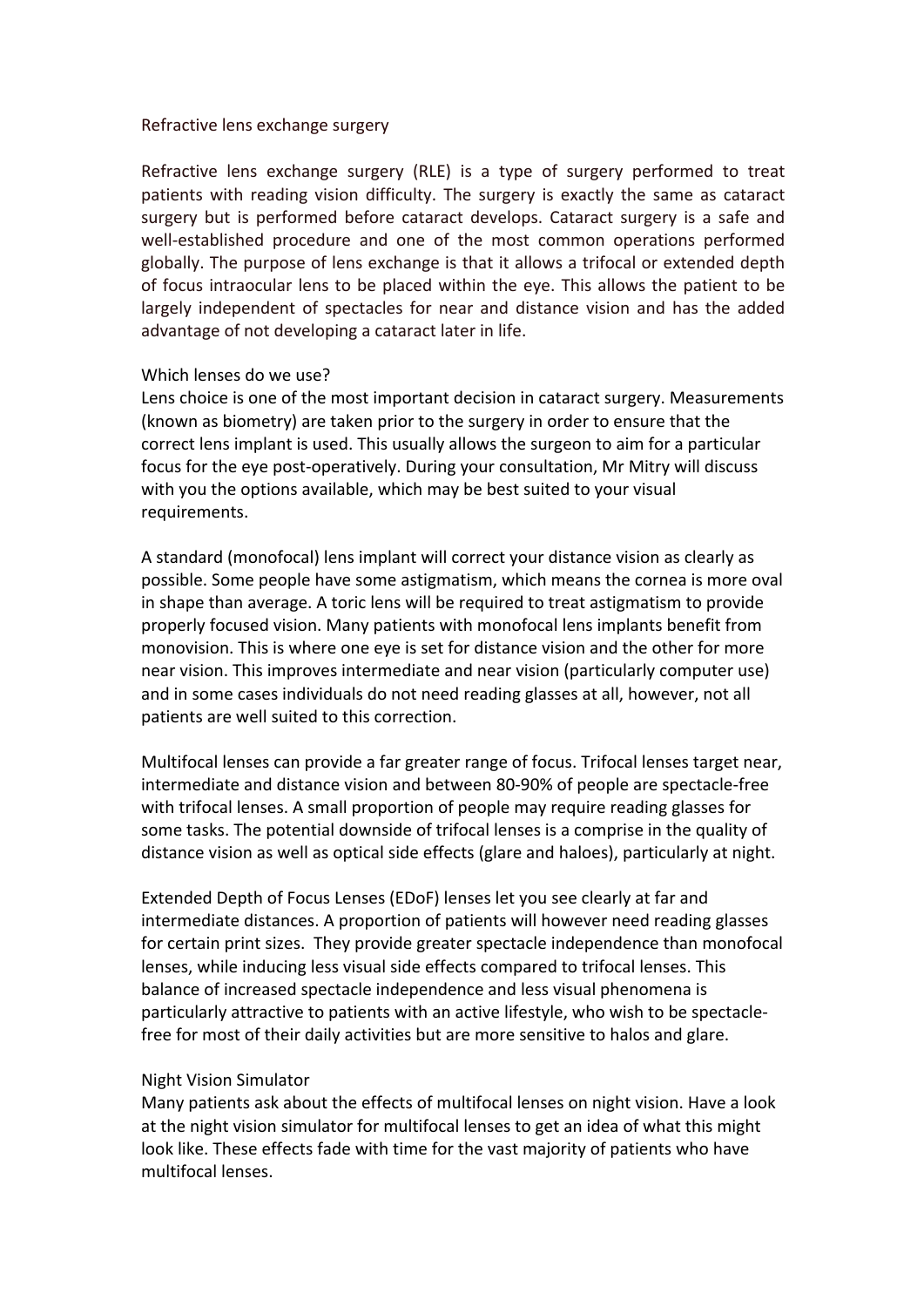Below are useful links regarding different types of lenses used and information about your surgery

https://www.rcophth.ac.uk/wp-content/uploads/2015/02/Refractive-Lens-Exchange-Patient-Leaflet-April2017.pdf

#### **Q:** How safe is cataract surgery?

Modern cataract surgery is the most commonly performed elective operation globally. Despite every effort, in rare situations, complications can occur. The risk of a complication is significantly lower if the operation is performed by an experienced surgeon and if the complication is managed appropriately. The following are notable risks of cataract or refractive lens exchange surgery:

1 in 1000 (0.001%) risk of a serious complication such as an infection within the eye (which can occur a few days after the surgery) or bleeding within the eye (which can occur at the time of surgery).

1 in 100 (1%) patients may require a second operation on the same eye. This may be to re-position or insert an intraocular lens. Occasionally the lens can't be placed in the eye at the time of initial surgery and requires a second operation to do so.

1 in 10 (10%) patients can develop a membrane over the new intraocular lens. This is called posterior capsular opacification. This can result in vision becoming blurry again. If this does occur it can be treated by a simple outpatient laser procedure called a YAG laser capsulotomy.

## **Q:** How long does the surgery take?

Cataract surgery is performed as day case surgery and takes 15-20 minutes per eye.

#### **Q:** What will my eye feel like after cataract surgery?

Your eye may feel a little sore after surgery and it can be a bit red. Patients often feel like they have a gritty feeling for several days after surgery. Some patients do not feel any discomfort. Most patients will not experience any major discomfort.

#### **Q:** When can I go back to work after surgery?

You should be able to return to work within 1-2 weeks after surgery. If you work from home and use a computer you can resume work as soon as you feel comfortable.

#### **Q:** When can I resume normal activities?